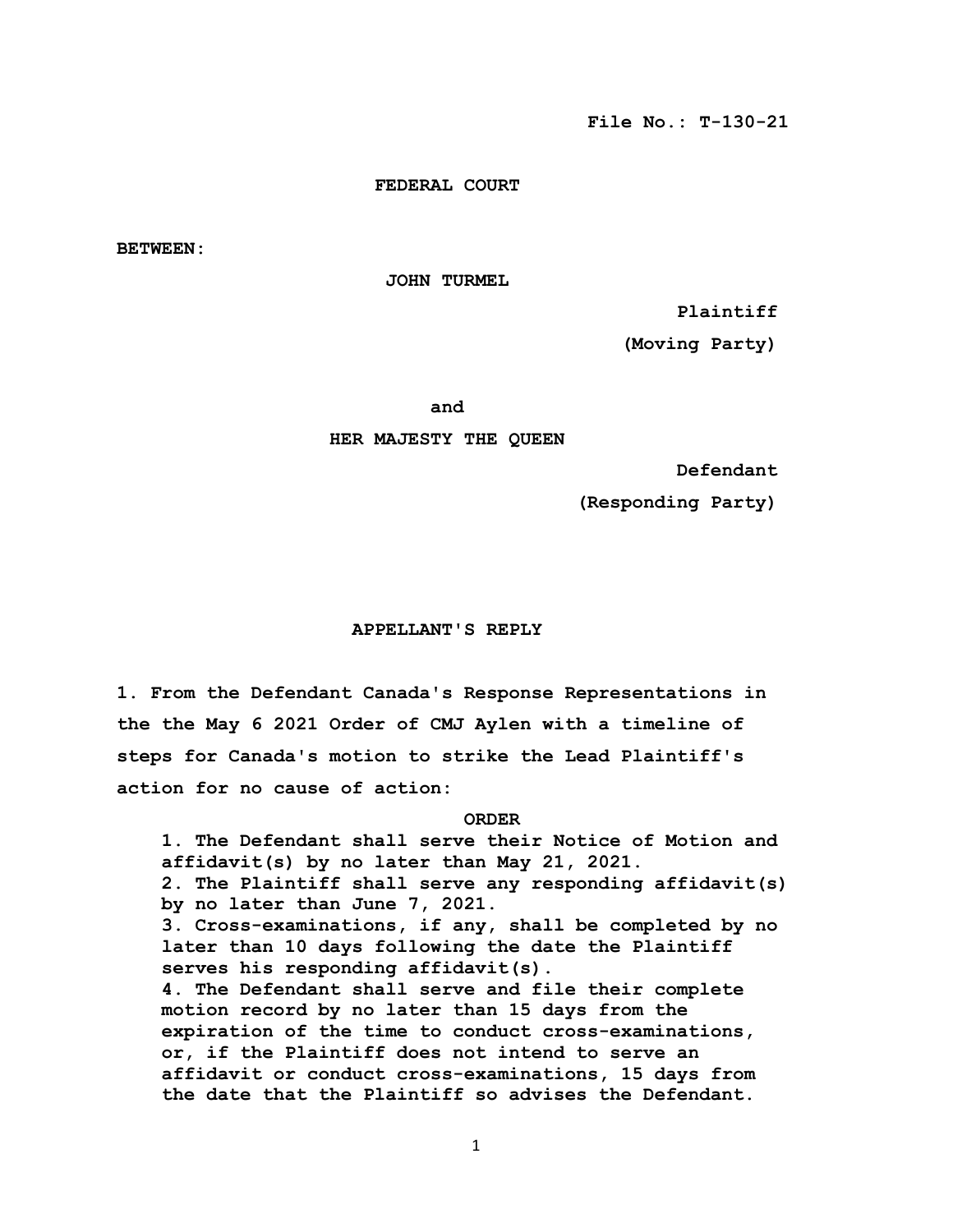**5. The Plaintiff shall serve and file his complete motion record within 15 days of service of the Defendant's motion record. 6. The Defendant shall serve and file their reply motion record within seven days of service of the Plaintiff's responding motion record. "Mandy Aylen" Case Management Judge**

**2. Rule 364 lays out a motion's component parts:** 

 **Rule 364 (1) a person bringing a motion shall serve a motion record... (2) containing (b) the notice of motion; (c) all affidavits and other material served by the moving party for use on the motion; (e) subject to rule 366, written representations.. Rule 367 A notice of motion or any affidavit.. may be served and filed as part of the party's motion record and need not be served and filed separately.**

**3. The CMJ has allowed a motion to be filed that does not comply with the rules.** 

**4. The Notice, Affidavits and Memorandum of Arguments of how the facts apply must be filed at the same time even if filed separately. My appeal argues how filing Plaintiff's Affidavits in Response without having had the Written Representations explaining how the facts in the Defendant's affidavits apply puts Plaintiff at a disadvantage. Written Representations explain how the facts relate. How can the Court expect Respondent submit affidavits in response to Mover's Affidavits when there are no Written Representations of how the Mover's Affidavits apply?** 

**5. On May 27 2021, the Crown wrote:** 

 **16. In this circumstances of Canada's motion, a departure from the timeline set out in Rule 369 was warranted, because the timeline did not contemplate**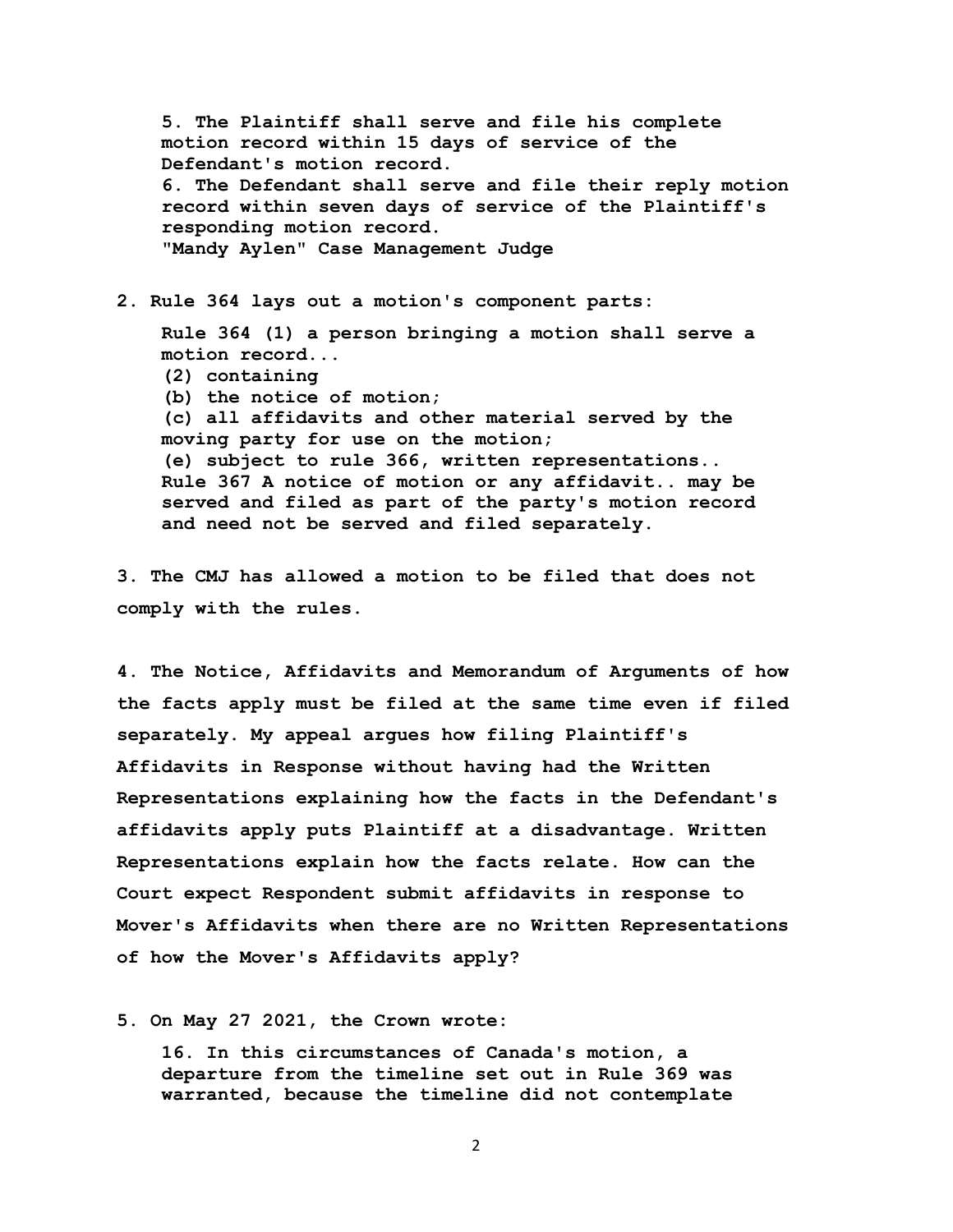**crossexaminations on affidavits, and would have effectively required Canada to file its written representations before being served with the plaintiff's evidence.**

 **17. The plaintiff asserts that he is unable to prepare his supporting affidavit without Canada's written submissions because he will not know how the facts in Canada's supporting affidavit will apply to Canada's arguments. However, all notices of motion set out the relief being sought by the moving party, the grounds intended to be argued, references to any statutory provision or rule to be relied on, and a list of the evidence to be used at the hearing of the motion.13 Indeed, the same day that he was served with Canada's notice of motion and supporting affidavit, the plaintiff was able to advise that he would not be filing supporting affidavits or cross-examining Canada's affiant.**

 **18. Requiring parties to serve evidence and conduct cross-examinations before written submissions is an accepted practice and does not give rise to prejudice for example, oral motions and applications for judicial review at the Federal Court routinely proceed on this basis. On the other hand, requiring Canada to file written representations before the close of evidence would prejudice Canada's ability to respond to the plaintiff.** 

**6. An argument for getting rid of the Memorandum Part of a Motion Record. But why would the framers have included Arguments with Notice and Affidavit Facts in a Motion Record? Why have included the Record covers with Table of Contents and Notice, Affidavit, Argument Memorandum when only the Notice and Affidavit were necessary to initiate the motion? This "departure from the timeline set out in Rule 369" for the Prothonotary to allow an incomplete record to initiate a motion is a palpably erroneous departure from the norm.**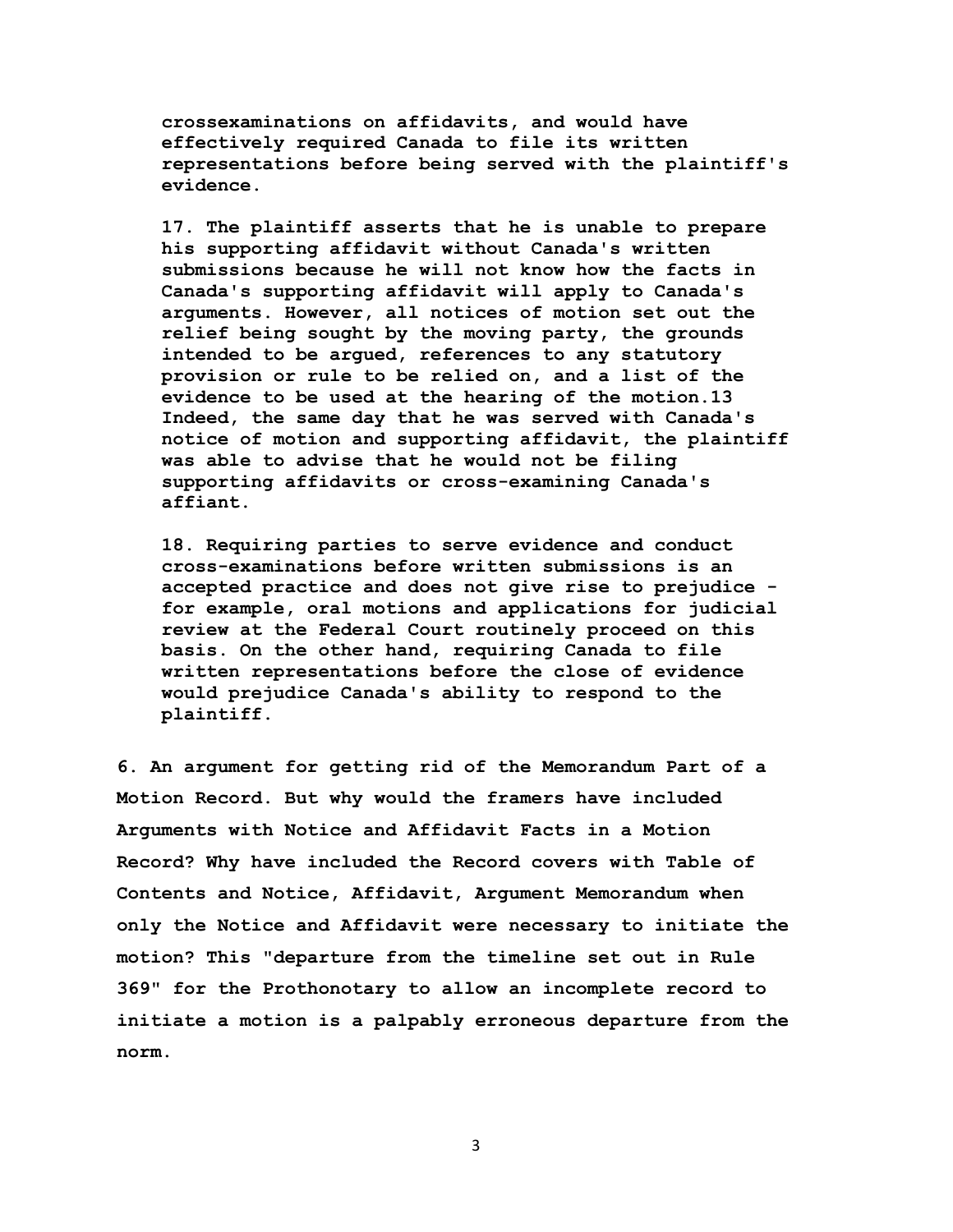**7. It is not the close of evidence, it's an affidavit in a motion. Not the last chance to introduce evidence!** 

**8. I might have filed response affidavits if I were a fortune-teller gifted at predicting the cards I'd need when I'm finally told whether he's going for a Flush or a Straight or Two-Pair. I found it unfair to make me predict the affidavits I'd need when he finally tells me what he's going for. That's how I felt when told to call my cards before I'm told how he's playing his cards when the rules say he must play them all together. And the judge let him play them in two-parts.** 

**9. Rule 369 does contemplate the exchange of affidavits:**

 **369 (1) A party may, in a notice of motion, request that the motion be decided on the basis of written representations. (2) A respondent to a motion brought in accordance with subsection (1) shall serve and file a respondent's record within 10 days..** 

**10. Nowhere does it say affidavits in Motion or Response Records can't be examined. Motion records contain the affidavits and cross-examination on all affidavits is not precluded. Extensions of time may be sought if needed but must have been so rare that it didn't have to be contemplated out loud that it was always so that affidavits may always be examined. Not contemplated doesn't mean they can't.** 

**11. Under Rule 369, a Motion is brought when a Motion Record with Table of Contents, Notice, Affidavits and Written Representations initiate the proceeding. Then the Respondent files a Motion Record with his affidavits and Written Representations in 10 days, then the Mover files a Reply in 4 says. 14 days, two weeks maximum.**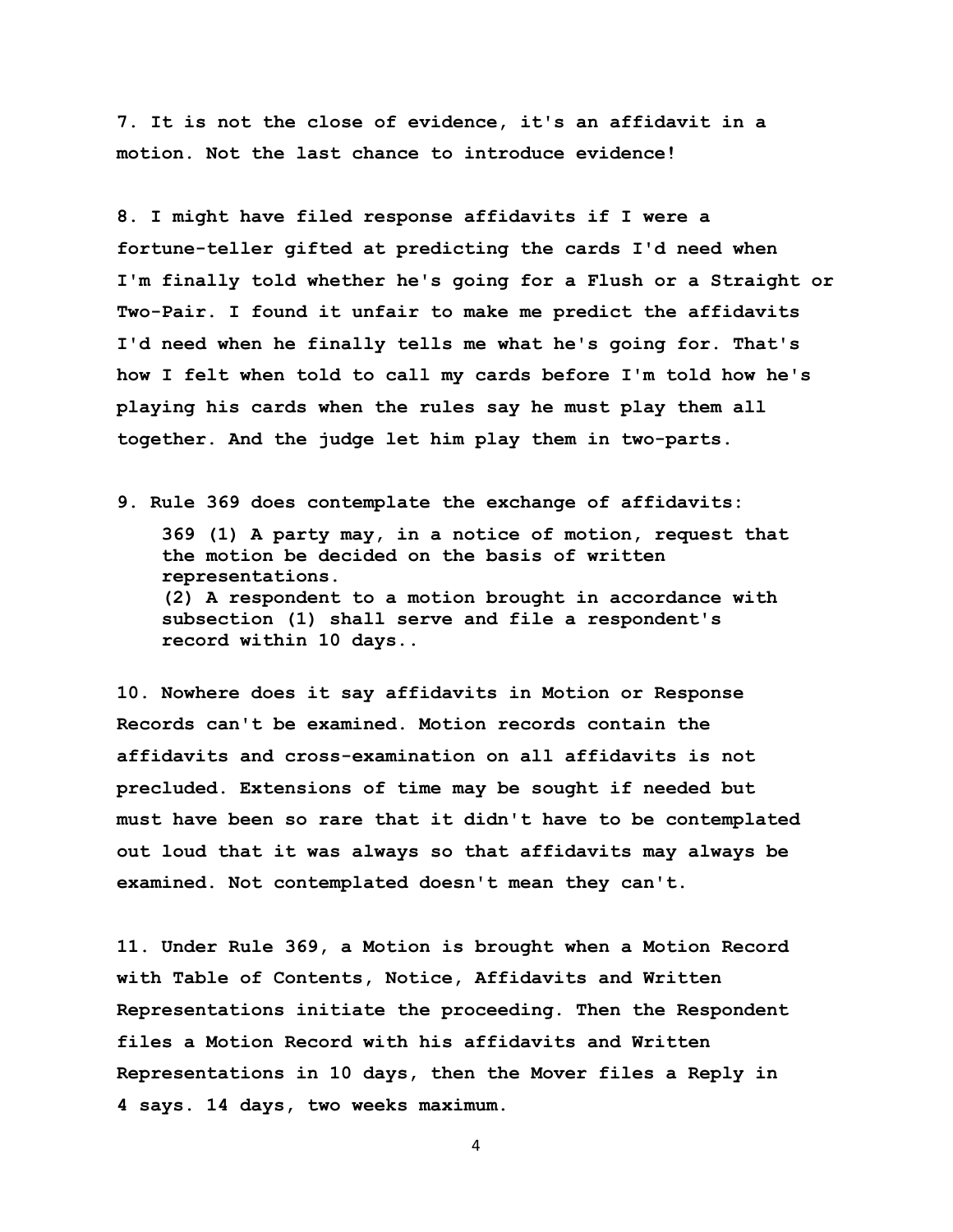**12. Perhaps the Rule did not contemplate exchange nor examination of affidavits because the facts are usually clear. Not disputed. And even then, Respondent has 10 days to examine on the Motion Affidavits before filing his Response Record and the Plaintiff has 4 days to examine on the Resondent's Affidavit before having to file his Reply. They would have to act fast in the rare case when a fact is unverified or disputed. But it would seem that though examinations are not mentioned, they are not precluded and are therefore possible. Just a bit of a pain and delay. But almost never needed. To argue that's it's still too fast for lawyers to do, I can only argue it's not too fast for a nonlawyer to do so it's doable. So no contemplation of something obvious was needed to be said out loud. Examinations are always allowed but move on it. With, if necessary, extension of time for examination sought and doubtlessly granted.** 

**13. With both the Mover and the Respondent having opportunity to file affidavit evidence, Rule 369 has contemplated the filing of affidavit evidence by both. What the rule does not contemplate out loud is the crossexamination of affidavits.** 

**14. Canada will not introduce any evidence on the claims of other stayed claims:**

 **19. The plaintiff also asserts that the Court cannot consider affidavit evidence in Canada's motion to strike and for security for costs. This mischaracterizes the law concerning evidence on motions. While the Rules prohibit evidence on a motion to strike for no reasonable cause of action, Canada does not intend to file evidence in support of argument on that issue,14 but only in support of its alternative request for**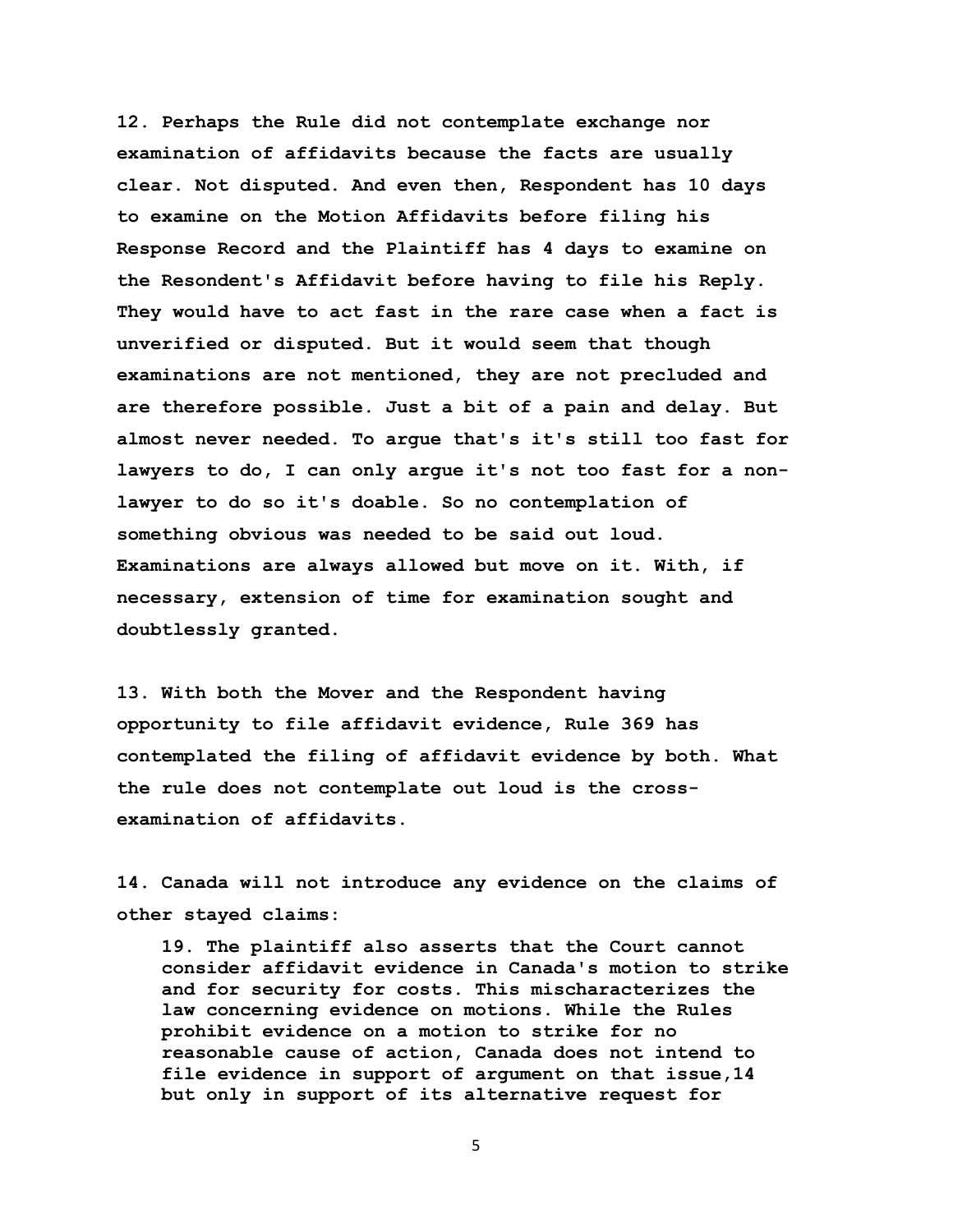**security for costs. In particular, Canada intends to file evidence of its previous costs awards against the plaintiff, and that these costs awards remain unpaid. Evidence is clearly permitted for this purpose.15**

**15. While the Rules prohibit evidence on a motion to strike for no reasonable cause of action, Canada does not intend to file evidence in support of argument on that issue, So it will not be introducing any affidavit evidence against the Statement of Claim, their affidavit evidence is against the Lead Plaintiff's past costs owed, it is an admission that they have no affidavit with which to challenge the claims of others who don't owe costs for past battles.** 

**16. The affidavit which the Crown said was required against John Turmel is not required against any of the other stayed plaintiffs, is it? So presume Lead Plaintiff is disqualified for costs owed and another plaintiff is chosen with his action is unstayed and he is deemed the new Lead Plaintiff. How the Case Management Judge will choose the another Lead Plaintiff will be interesting? Can she dismiss their cases because the Lead Plaintiff was dismissed for personal reasons? There is no affidavit evidence that would be relevant to any other plaintiff, so the issue of exchange of affidavits was always imaginary, only relevant to me.**

**17. Affidavits were only ever to be exchanged between a Lead with personal issues and never with anyone else. Had a Lead been chosen without cost issues, the CMJ's order would have enabled the Crown to file no relevant affidavit and the plaintiff to file no relevant affidavit either before getting on to comleting our Motion Records with only the loss of time resulting.**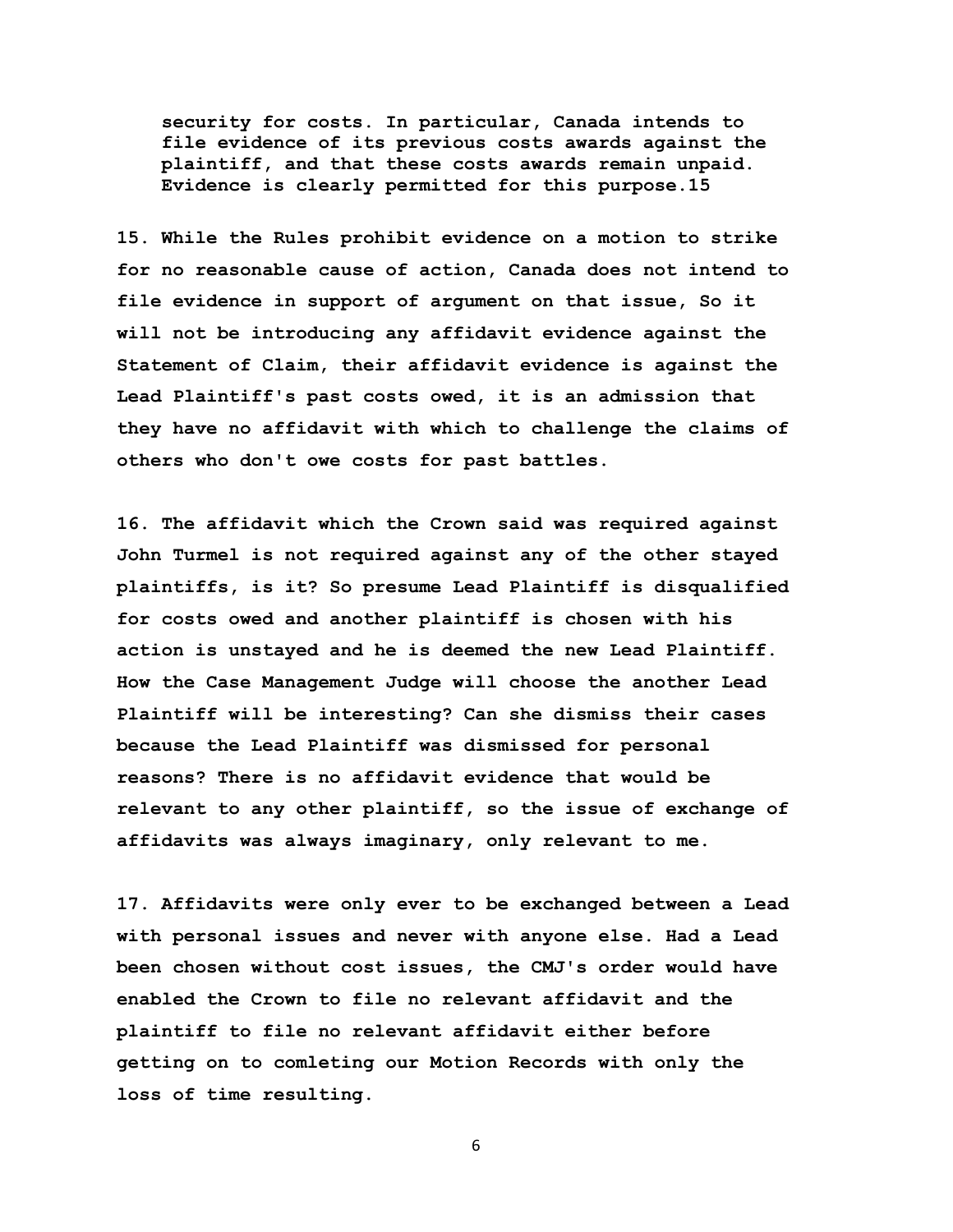**18. According to the rules, the completed Motion Record is filed, Response Record with or without cross-examination in 10 days, and Reply Record with or without cross-examination in 4 days. Then onto a judge's desk. If Plaintiff's Response is sooner, sooner.** 

**19. According to the Rules, Canada is effectively required to file its written representations before being served with plaintiff's evidence. They're arguing to be allowed to keep me filing first while the rules say they must file first.** 

**20. So I have complained that forcing me to file my evidence before they file their arguments puts me at a disadvantage, the Crown turns it around to argue they're being disadvantaged by having to file their arguments before I have to file my evidence. Having to play by the rules puts them at a disadvantage and they're not under CMJ Aylen's rules and they want to keep it that way.** 

## **21. Crown says:**

 **20. Finally, the plaintiff alleges that the Court committed a palpable and overriding error by extending the timelines for Canada's motion in writing because it "wastes time while Canadians are dying from lockdown." However, the plaintiff did not file any evidence below to support these bald allegations of prejudice.** 

**22. Judge Brown did explain that the Statement of Claim is presumed to be provable when showing no cause of action. So record suicides, murders, missed medical appointments causing death, even vaccine poisoning are presumed to be provable. And we still have to get our chance when comes time to file our affidavit on the action, not the moiton.**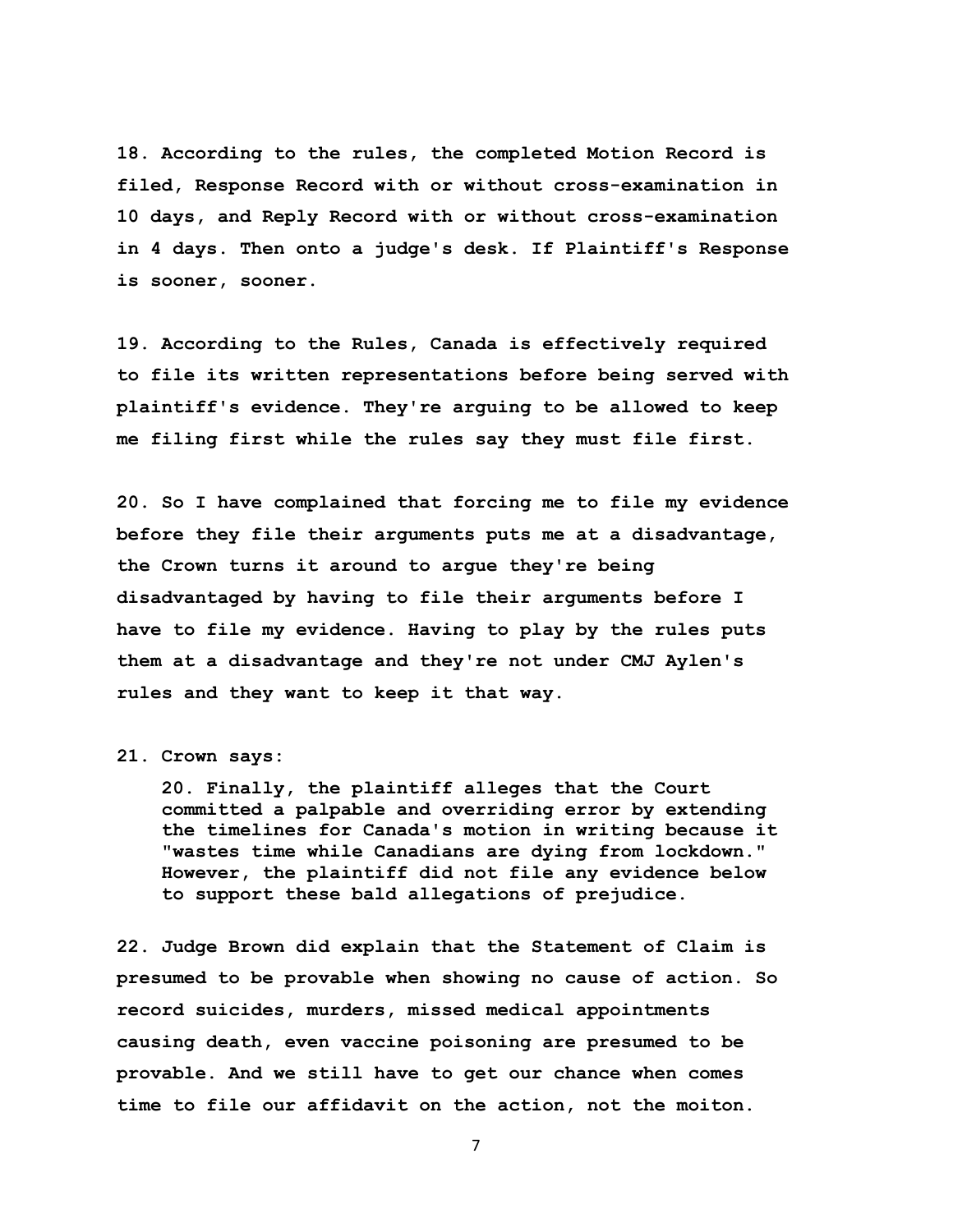## **23. Crown said:**

 **Nor can the plaintiff rely on facts that are applicable to other individuals to support his allegations of prejudice.16**

**24. If the other plaintiffs had not been stayed, then it would make no difference whether I get disqualified for personal reasons. But let's presume others have some tales of woe to satisfy the Crown's wish for deadly details. If only they had not been stayed, I would not be so alone with only my mild sufferings.** 

**25. When the Court read the math showing that the government had been tricked by an Apple to Orange comparison exaggerating the Covid threat a hundredfold, I'd have expected any judge to have sped up the process of getting the facts before the court and out to the public. Instead, we're almost 4 months past when Canada should have filed their motion on Feb 18 before the 30-day default on their Statement of Defence.** 

**26. Righteous anger at being hoaxed into lockdown by an elementary statistical trick is mischaracterized:** 

 **5... Canada's motion, which will seek an order either striking the claim on the grounds that the claim does not identify the impugned federal measures, disclose a reasonable cause of action, or is frivolous and vexatious,** 

**27. We don't want "any" laws restricting us and they ask "which any?" Fudging numbers to trick a lockdown is not an unreasonable cause of rightous angry action; no one's finds record suicides and deaths very funny.**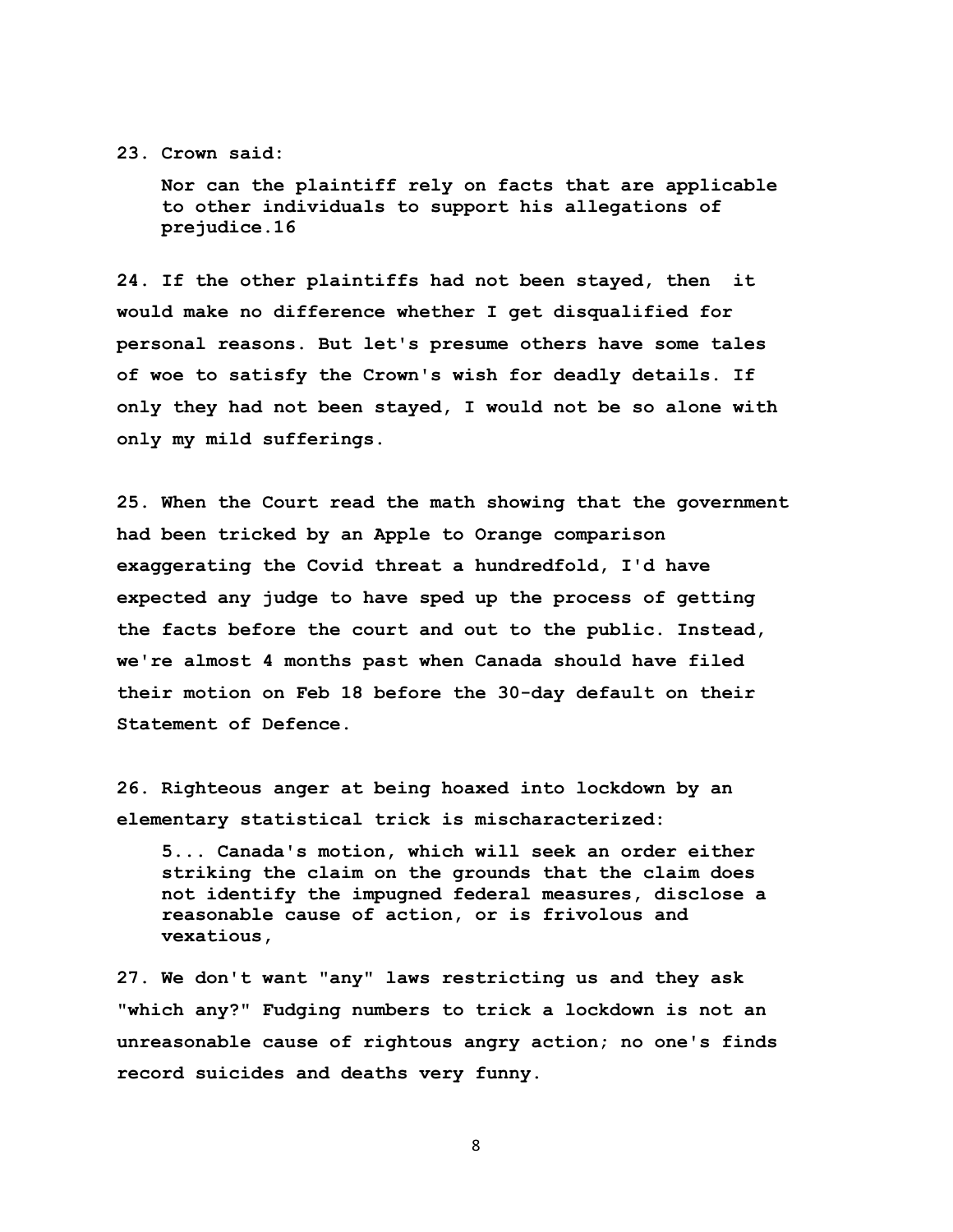**Dated at Brantford Ontario on May 22 2021** 

JCJurnel

**For the Appellant/Plaintiff John C. Turmel, B.Eng., 50 Brant Ave., Brantford, N3T 3G7, 519-753-5122, Cell: 226-966-4754 johnturmel@yahoo.com**